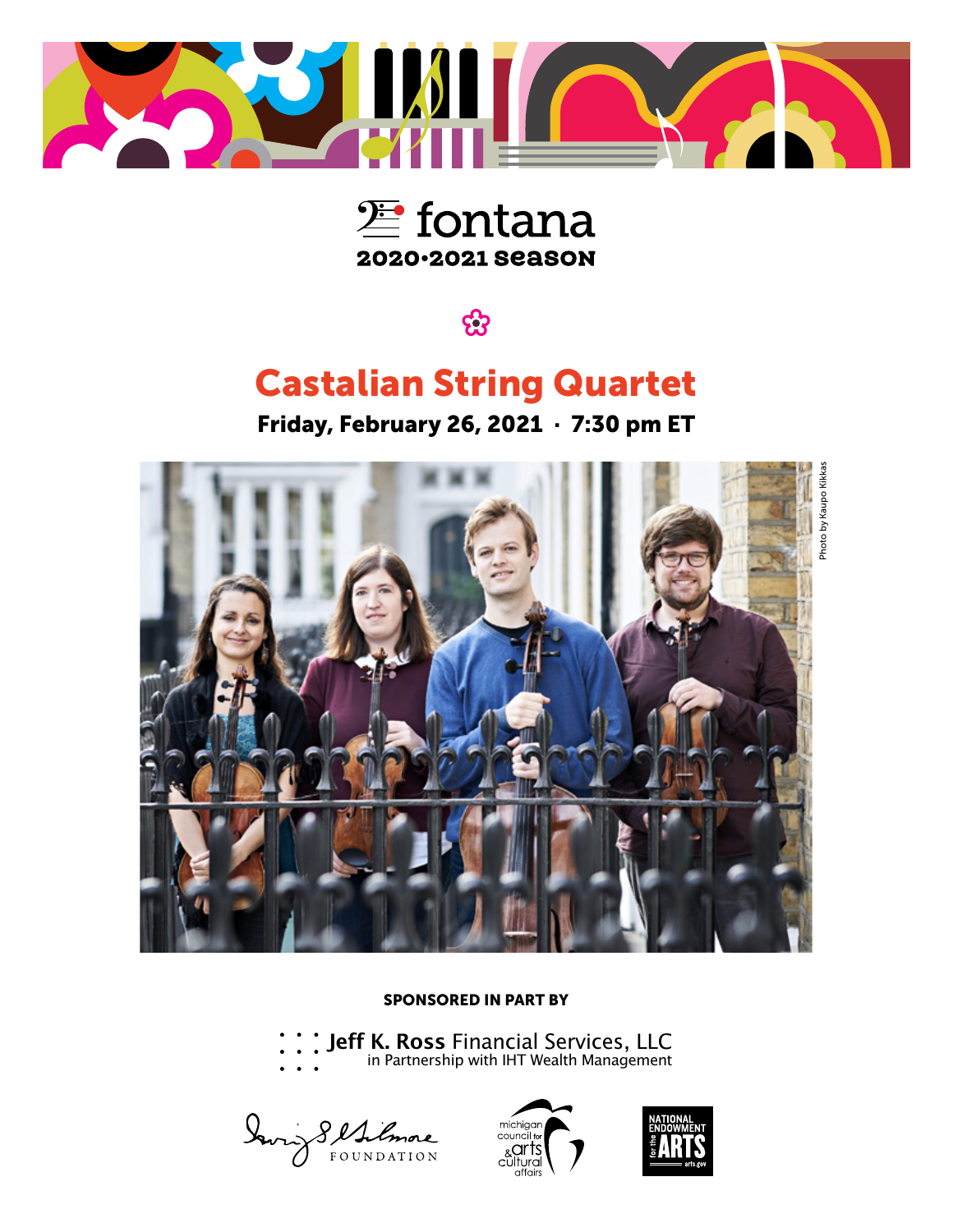(1732–1809) *STARTS AT 4:26 ON VIDEO*

**JOSEPH HAYDN** String Quartet in C Major, Op. 76, No. 3, "Emperor"

(1854–1928) *STARTS AT 34:00 ON VIDEO*

(1833–1897) *STARTS AT 54:46 ON VIDEO*

LEOŠ JANÁČEK String Quartet No. 1 in E minor, "Kreutzer Sonata"

**JOHANNES BRAHMS** String Quartet in A minor, Op. 51, No. 2

#### JOSEPH HAYDN

(1732–1809)

### String Quartet in C Major, Op. 76, No. 3 "Emperor"

Composed 1797

Joseph Haydn composed in all genres of music but made the most profound impact with his 105 symphonies and his 68 string quartets. From his humble beginnings as a choir boy, he built a solid career that included leadership of the Esterhazy family musical establishment and a stint in England that solidified his public reputation. He returned from London to Vienna in 1795 and was recognized as the greatest living composer. During this final period of his life, he composed primarily sacred choral music and string quartets. He considered one of his greatest achievements to be his oratorio *The Creation*, which was completed in 1798. Haydn worked on several additional projects at the same time, including his Opus 76 set of six string quartets dedicated to Count Joseph Erdödy.

The second movement, "Poco Adagio, Cantabile," is the source of the nickname for the String Quartet in C Major, Op. 76, No. 3. Haydn composed "Gott erhalte Franz den Kaiser" ("God Save Emperor Franz") early in 1797 as a hymn for the emperor that would be equal to the British national anthem, "God Save the King." The hymn became the imperial anthem and later the German national anthem as well as the Austrian national anthem. A number of other texts borrowed this music in later years, including the popular protestant hymn "Glorious Things of Thee Are Spoken." The hymn was less than a year old, though, when Haydn adapted it for the second movement of his quartet by turning it into a theme with four variations. Each variation features a different instrument on the melody: in order, the second violin, violoncello, viola, and finally the first violin.

The other three movements are as enjoyable as the second. The quartet opens with a good-natured "Allegro" in sonata form. The development section introduces a rustic feel with a drone in the cello. Listen for the tonality to move briefly to minor before the recapitulation. The third movement is a minuet and trio with a charming character. The "Finale Presto" begins in C minor and makes a foray into the relative major before entering the primary key of C major to conclude the piece.

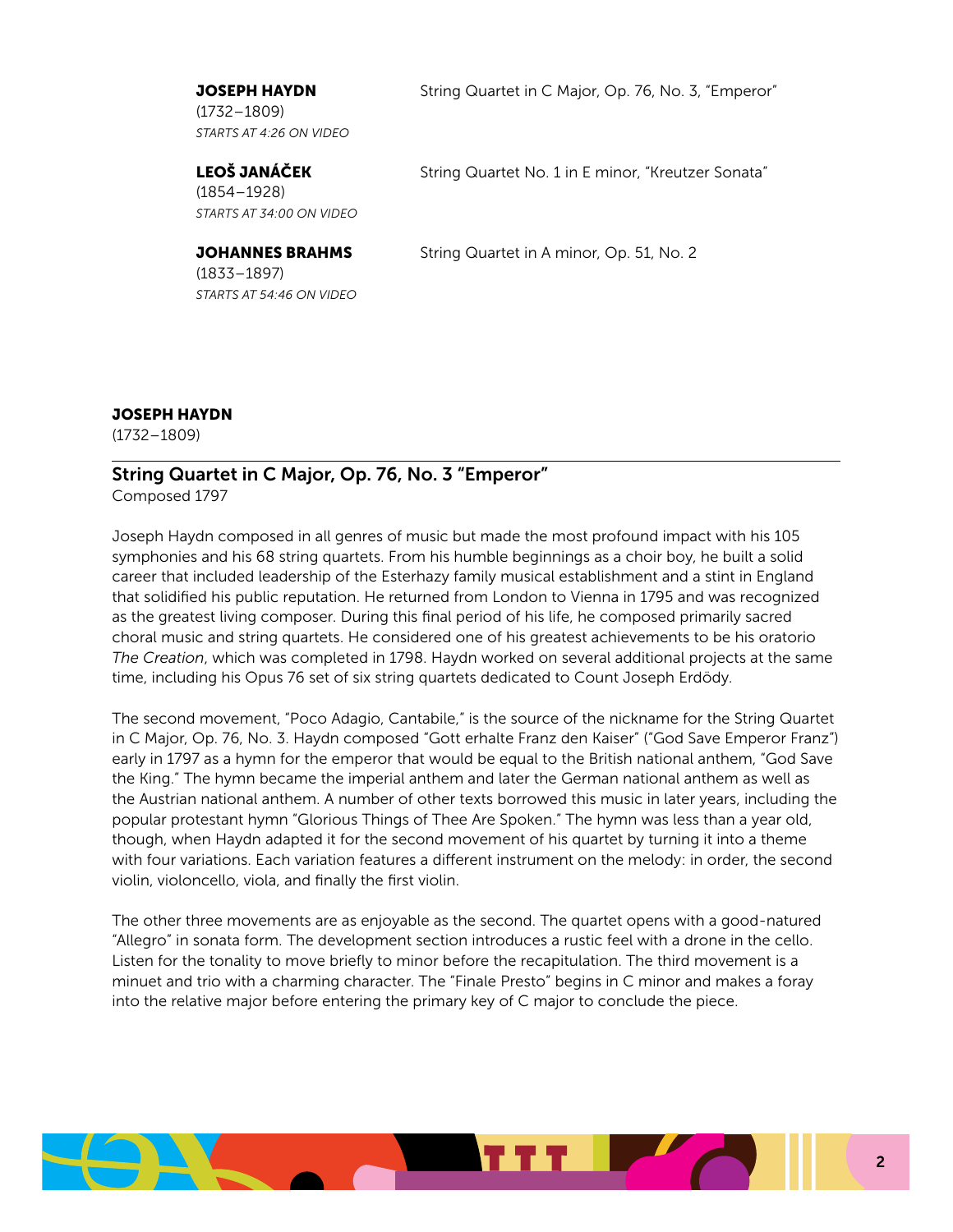#### LEOŠ JANÁČEK

(1854–1928)

#### String Quartet No. 1 in E minor, "Kreutzer Sonata" (1923)

Leoš Janáček was born in Moravia while it was part of the Austrian empire. His father and grandfather were both teachers and musicians. Janáček became a choir boy in a monastery in Brno at the age of 11. He completed his studies at the Imperial and Royal Slavonic Men's Teacher Training Institute before studying at the Prague Organ School, the Leipzig Conservatory, and the Vienna Conservatory. He returned to Brno in 1880 as a champion of Czech music and politics and became influential in the city's musical life. He also developed an affinity for Russian culture. Janáček achieved success with his opera *Jenůfa*. His catalogue of compositions is balanced between vocal and instrumental works, with many of his chamber and orchestral works reflecting poetic and literary influences.

The music of Janáček's String Quartet No. 1 is closely related to a piano trio that he composed in 1908–1909 for a Tolstoy evening at the Club of the Friends of Arts in Brno to celebrate the author's 80th birthday. He based the trio on Leo Tolstoy's novella, *The Kreutzer Sonata*. Although the novella takes its name from Beethoven's Violin Sonata No. 9, dedicated to Rodolphe Kreutzer, the story centers less on Beethoven's music than on the position of love in contemporary society and the thought processes that led the character Posdnicheff to murder his wife (as he recounts to the novella's narrator during a train journey). Paul Wingfield has persuasively argued that the first and third movements of the quartet were close transcriptions of the first and final movements of the threemovement piano trio, while the second and fourth movements were newly composed in 1923. The quartet was commissioned by the Czech Quartet (also known as the Bohemian Quartet), who gave the premiere of the work in Prague in 1924.

Tolstoy's novella is packed with extremes of emotion, and this is reflected in Janáček's quartet. The first movement introduces tempo and tonality changes to illustrate the contrasting moods portrayed in the story. The melodies of the second movement are reminiscent at times of speech. Listen for an eerie *sul ponticello* [on the bridge] passage that is passed from the viola to the second violin and then the first violin. The opening violin and cello duet of the third movement can be heard as a collaboration between Posdnicheff's wife and the violinist he suspects will be her lover, with the second violin and viola portraying Posdnicheff's ugly rage as they interrupt the duet with furious *sul ponticello* thirtysecond notes. Janáček based the lovely duet theme on a melody from Beethoven's Kreutzer Sonata (the featured piece of the novella's recital). The finale brings back melodic motives from all three movements for resolution. The overall effect of the quartet is highly dramatic, using an expanded tonal vocabulary characteristic of the most influential musical thought of the early 20th century.

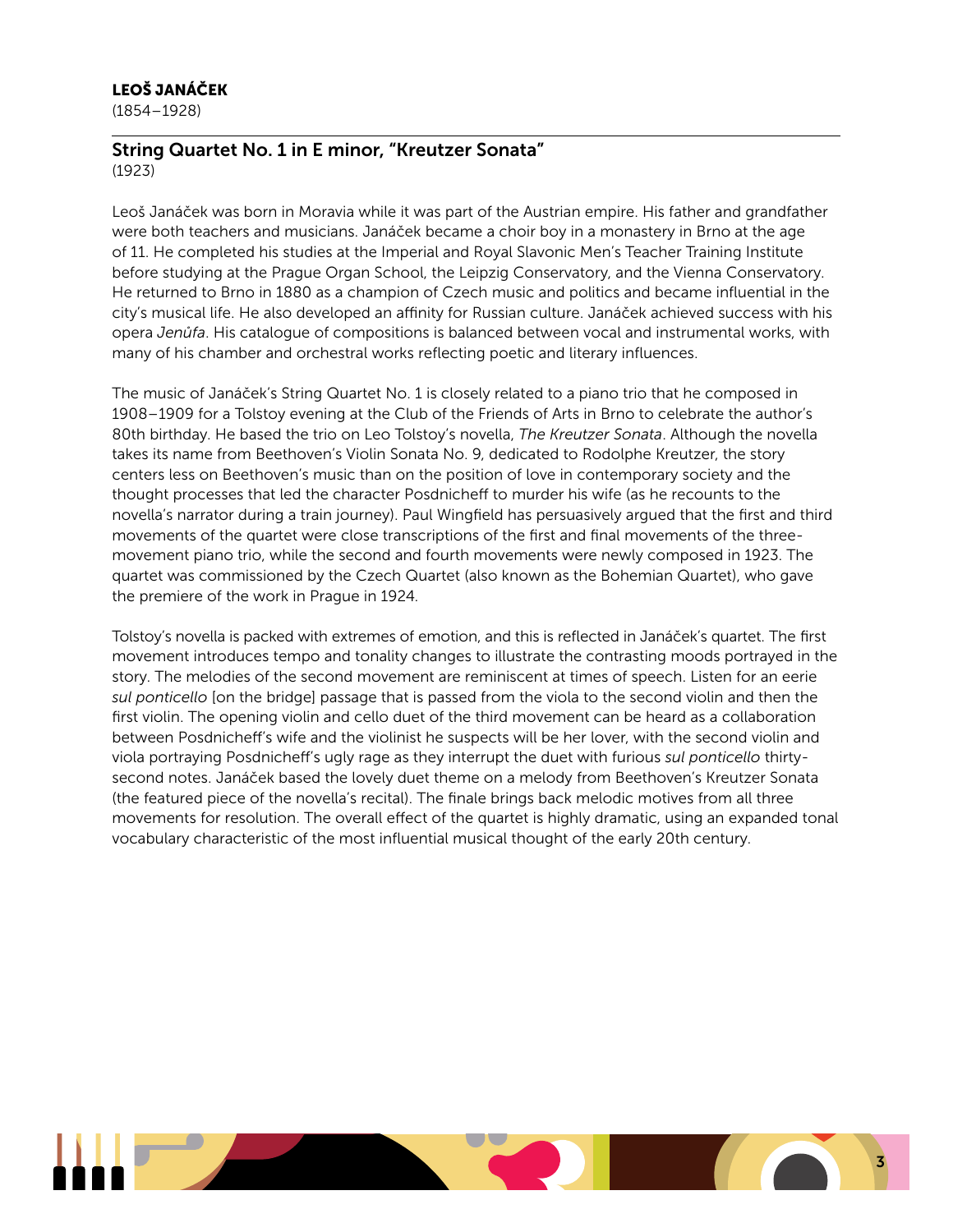#### JOHANNES BRAHMS

(1833–1897)

#### String Quartet in A minor, Op. 51, No. 2 (1873)

Johannes Brahms was introduced to Vienna in 1862 and remained associated with the glittering imperial capital for the rest of his life. Although he had already established a successful career in his hometown of Hamburg and other influential German cities, the intense Viennese musical scene proved to be a great source of inspiration. Brahms took on the practical jobs of directing the Vienna Singakademie (1863–1864) and the Gesellschaft der Musikfreunde (1872–1875), leading both the orchestra and choir. He also continued his concert tours throughout Europe as both a solo pianist and as a guest conductor. Publishing his compositions contributed to his financial success, as his music was much in demand. He settled into a frugal yet comfortable life of music surrounded by a large group of friends from many walks of life.

The eminent surgeon and amateur musician Theodor Billroth was one of these friends. He met Brahms in 1865. The two soon became close friends, and Billroth took part in trial rehearsals of Brahms's chamber music. Brahms dedicated his two Opus 51 string quartets to Billroth. These were the first two quartets that Brahms published, but they came after he had already written and discarded around 20 string quartets. Robert Schumann famously said that Brahms as a composer seemed to spring "like Minerva fully armed from the head of the son of Cronus," but Brahms's success was fueled both by his talent and his careful compositional strategies. Although he was popularly considered to be musically conservative due to his preference for absolute music instead of the literary-inspired symphonic poem type of instrumental music developed by Franz Liszt, Brahms considered himself to be writing "music of the future" that continued the natural evolution of the Classical forms used by Haydn and Beethoven.

The String Quartet in A minor Op. 51, No. 2 certainly uses a form that would have been familiar to Haydn: sonata form for the first and last movements, a song-like slower second movement, and a minuet and trio for the third movement. But the roughly 75 years in between this piece and Haydn's Op. 76, No. 3 quartet had seen a remarkable development of harmony and rhythm. Brahms's musical language would not have been understood by the audiences in Haydn's Vienna. The lyrical opening movement of the string quartet contains Brahms's signature use of triplet motives contrasting with duple meter. The beautiful primary melody in the second movement features most prominently in the first violin but is sung enchantingly by the cello during the recapitulation. Listen for the descending arpeggios that pass from the second violin through the viola to the cello in the coda of this movement. Brahms labels the third movement "Quasi Minuetto," and indeed the music seems to have moved far away from the traditional triple-meter dance that inspired it. The contrasting allegretto sections in duple time are marked by fast sixteenth-notes. The finale opens decisively. In this movement, Brahms plays with meter and key while not actually straying out of bounds. Rests serve as punctuation throughout. The tranquil coda provides a brief moment of introspection before the music races to the final cadence in a wonderful conclusion to this evening of three very different string quartets by eminent composers of chamber music.

© 2020 Karen M. Woodworth, PhD

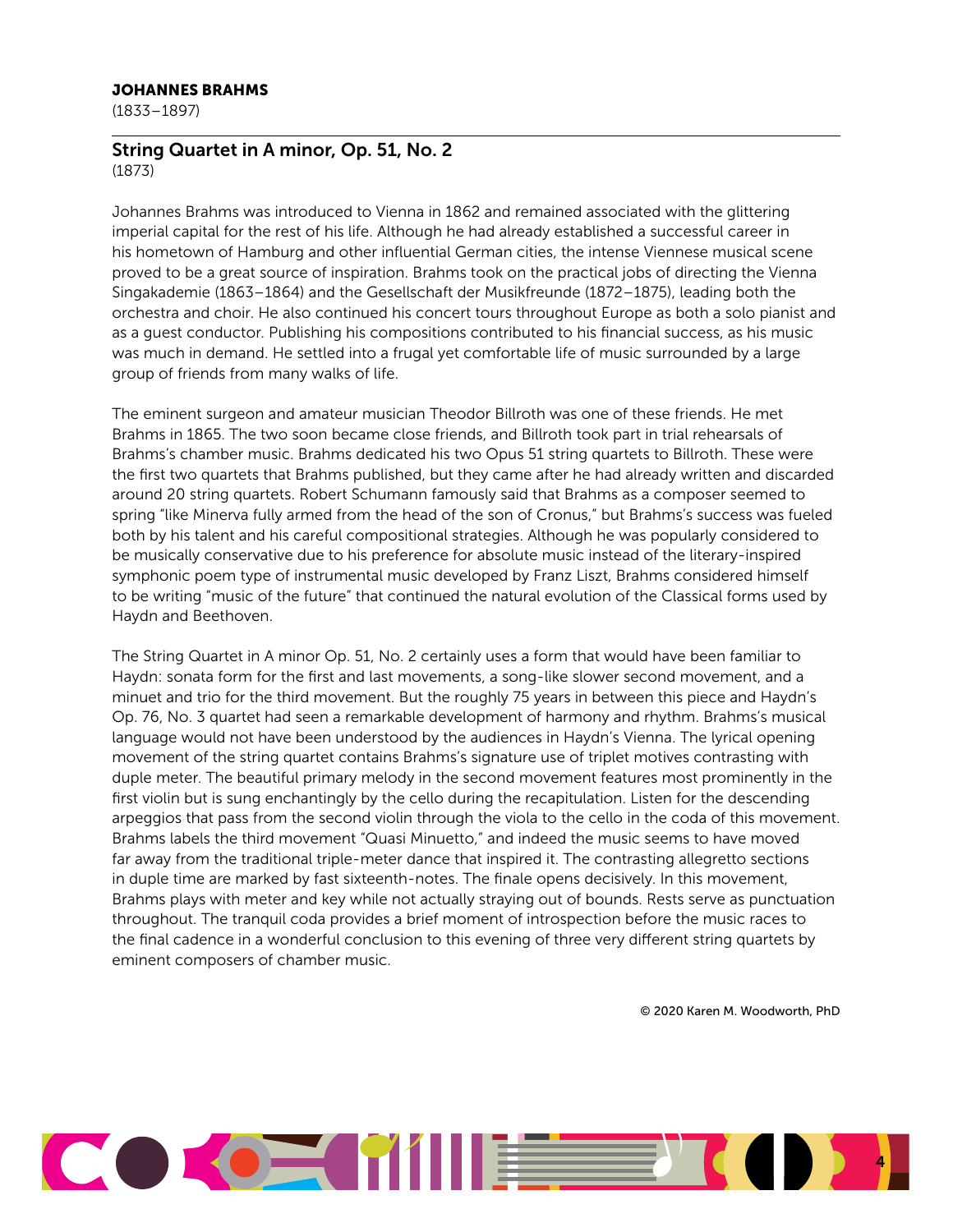## Castalian String Quartet

Sini Simonen, violin Daniel Roberts, violin Charlotte Bonneton, viola Christopher Graves, cello

### "…a powerful individuality of sound matched by an instinctive singularity of musical intention…"

*—The Scotsman*

In the 10 years since its formation, the London-based Castalian Quartet has distinguished itself as one of the most dynamic, sophisticated young string quartets performing today. Recipient of the Royal Philharmonic Society's 2019 Young Artists Award, the Quartet also received the prestigious inaugural Merito String Quartet Award and Valentin Erben Prize in 2018, has won a Borletti-Buitoni Trust Fellowship Award, and is beginning to gain international acclaim as they take their talents abroad.

The Castalian Quartet had their debut performances in Toronto, New York, Santa Fe, San Diego, and many other cities across North America in the 2020–2021 season. In February 2019, the Quartet was joined at Wigmore Hall by guest artists Stephen Hough, Cédric Tiberghien, Michael Collins, Nils Mönkemeyer, Isabel Charisius, and Ursula Smith to perform the chamber music of Brahms and Schumann. *The Guardian* (UK) raved, "To hear this music, so full of poetry, joy and sorrow, realised to such perfection, felt like a miracle."

Other recent highlights include debuts at the Paris Philharmonie and Vienna Konzerthaus; performances of the complete Haydn Op. 76 Quartets at Wigmore Hall; concerts in the Tel Aviv Museum of Art, Heidelberger Frühling, East Neuk, Zwischentöne Festival in Engelberg, Neuchatel Chamber Music in Switzerland, and Banff International Festivals. Further afield they undertook tours of China and Colombia.

Formed in 2011, the Castalian Quartet studied with Oliver Wille (Kuss Quartet) at the Hannover University of Music, Drama and Media, graduating with a master's degree. In addition to the above, awards include Third Prize at the 2016 Banff Quartet Competition and First Prize at the 2015 Lyon Chamber Music Competition. The Quartet was selected by Young Classical Artists Trust (YCAT) in 2016. They have received coaching from Simon Rowland-Jones, David Waterman, and Isabel Charisius.

Their name is derived from the Castalian Spring in the ancient city of Delphi. According to Greek mythology, the nymph Castalia transformed herself into a fountain to evade Apollo's pursuit, thus creating a source of poetic inspiration for all who drink from her waters. Herman Hesse chose Castalia as the name of his futuristic European utopia in *The Glass Bead Game*. The novel's protagonist, a Castalian by the name of Knecht, is mentored in this land of intellectual thought and education by the venerable Music Master.